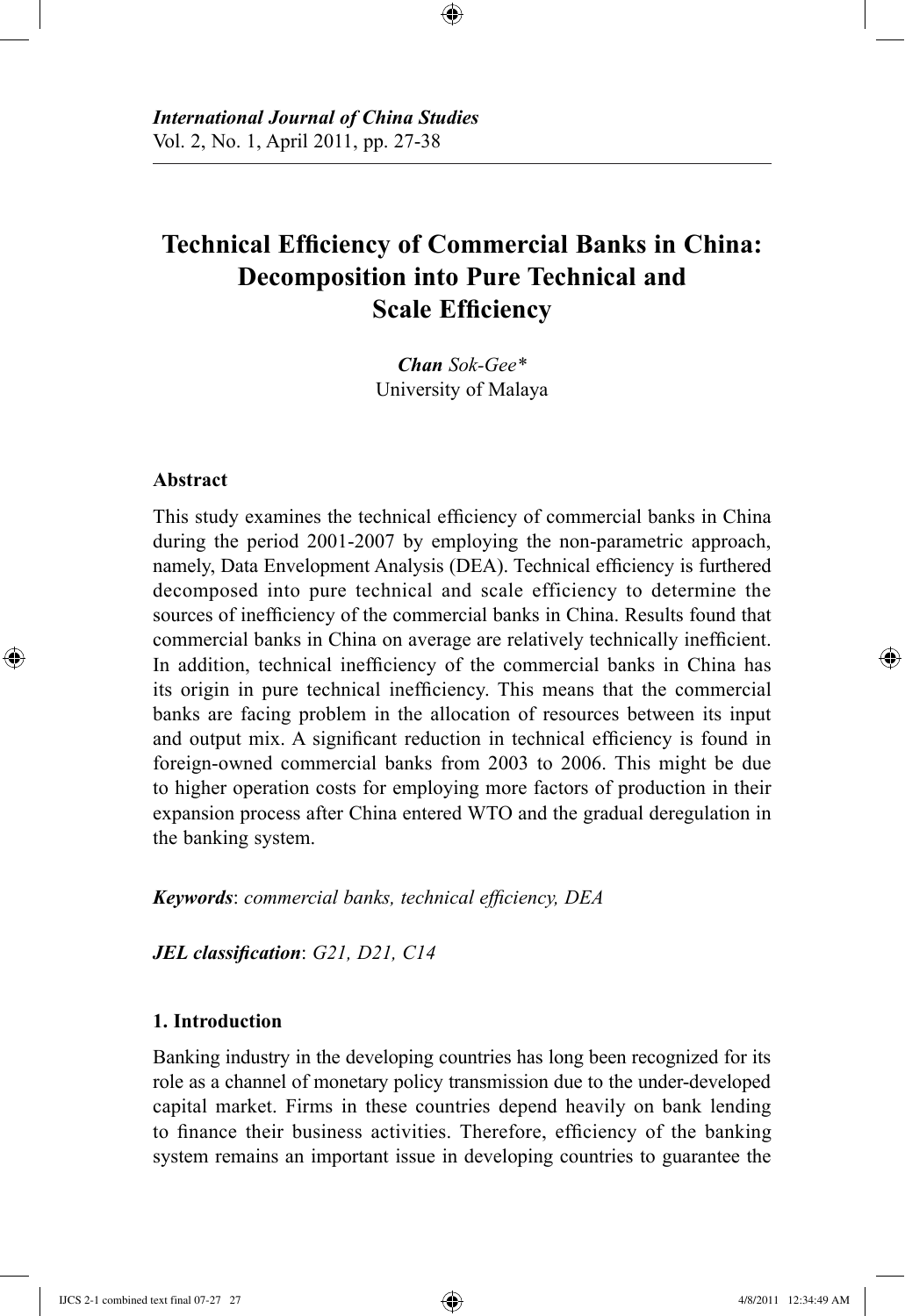smoothness of the monetary policy transmission process and also to provide better pricing and services to the banking customers.

⊕

China's legal and financial systems are not well-developed and lag behind the standard of most developing nations (Berger, Hasan and Zhao, 2009). Hence, the Chinese banking system might be extremely vulnerable in terms of long-term survival especially after China entered the World Trade Organization (WTO) in December 2001. In addition, Cull and Xu (2005) found that the inefficient banking sector together with poor legal and financial infrastructure affected the economic development in China and hence, the banking industry needed to improve its efficiency level so that it could further contribute to the country's economic expansion. Consequently, this study aims to estimate the technical efficiency of the commercial banks in China from 2001 to 2007 by employing a non-parametric approach, namely, the Data Envelopment Analysis (DEA). Hence, this study focuses on the Chinese banking efficiency after China's entry into WTO. Next, the study further decomposes the technical efficiency into pure technical and scale efficiency in order to identify the sources of inefficiency of the commercial banks in China.

Even though China had maintained high growth during the past decades, this might not continue indefinitely without an efficient banking system. According to Berger, Hasan and Zhao (2009), China's high growth rate was mainly due to the excess funds available for investment as a result of high savings rates and trade surpluses. Therefore, efficient allocation of funds is being viewed as unnecessary as compared to the other developing countries that were faced with a shortage of funds. Nevertheless, such imbalances might not lead to the long-term sustainability of economic performance in China. Therefore it is crucial for the country to strive for efficient allocation of resources through an efficient banking system.

In addition, commercial banks in China have been facing intense competition brought by the foreign banks in the recent years as a result of the deregulation of foreign entry under WTO. Therefore, bank managements should carefully plan their banking operations in order to guarantee the long-term survival of the Chinese banks in both domestic and international markets. Thus, this study intends to provide a better understanding to the banks' decision-makers of their status quo in the national banking industry and further assist them in making an appropriate adjustment in managerial policies to improve the banks' efficiency level.

Section 2 provides a brief background of the Chinese banking system while Section 3 reviews the studies of banking efficiency in China. The method employed to estimate the banks' efficiency scores is presented in Section 4, together with the discussion on the variables employed in this study. Section 5 discusses the findings of the study. Section 6 concludes.

⊕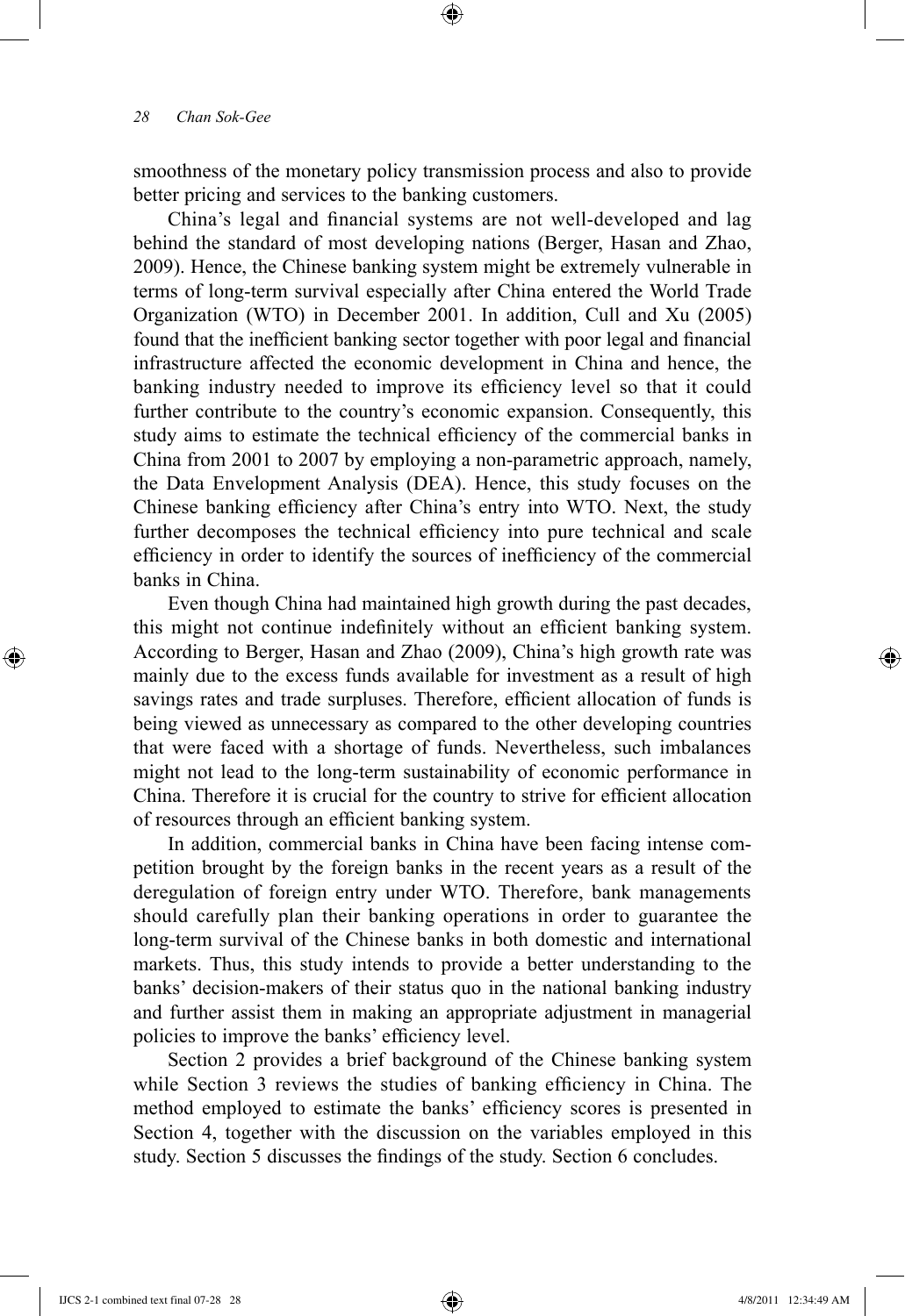## **2. Background of China's Banking Industry**

The Chinese banking system is dominated by four large state-owned banks which accounted for more than half of the banking industry assets in China (Table 1). Besides that, the state-owned banks have been relatively inefficient and characterized by a huge amount of non-performing loans as a result of lending directed by the local authorities. Consequently, the banking sector reform in China is lagging behind reforms in other economic sectors.

⊕

Table 1 shows the total assets of banking institutions in China from 2003 to 2007. Table 1 indicates that there is a gradual reduction in the percentage of total assets of the state-owned commercial banks in the Chinese banking industry. In addition, Table 1 also shows an increase in the percentage of total assets of joint-stock commercial banks and foreign-funded banks among the banking institutions over the years. These might be due to the further deregulation process in the Chinese banking system with the lifting of geographic and customer restrictions together with other non-prudential restrictions on foreign banking operation on 11th December 2006 (*Almanac of China's Finance and Banking 2007*). The increments might enhance the competition level of the banking industry and eventually create the awareness of the banks to further improve their operation level for long-term sustainability. This is proven with the reduction of non-performing loan ratio of the major commercial banks from 23.7 per cent at the end of 2002 to 7.5 per cent at the end of 2006 (*ibid*.).

## **3. Literature Review**

⊕

Studies on the technical efficiency of the Chinese banking system are limited and were mostly done in the early 2000s. Wei and Wang (2000) studied the technical efficiency of the commercial banks in China and found that on average, the newly founded banks were relatively more technically efficient than the state-owned commercial banks. The result is supported by Zhao, Zhong and Jiang (2001) and Kumbhakar and Wang (2005) who found that the state-owned banks were least efficient as compared to other banking institutions in the country. Besides that, Kumbhakar and Wang (2005) also found that there was a positive relationship between bank efficiency and financial deregulation.

In terms of cost efficiency, Chen, Skully and Brown (2005) compared the cost efficiency of the Big Four state-owned commercial banks with the state-owned joint equity banks in China from 1993 to 2000 using the Data Envelopment Analysis method. Their findings suggest that the Big Four stateowned commercial banks and smaller joint-equity banks were relatively costefficient compared to the medium-sized joint-equity banks. Besides that, their results also supported the view of Kumbhakar and Wang (2005) that financial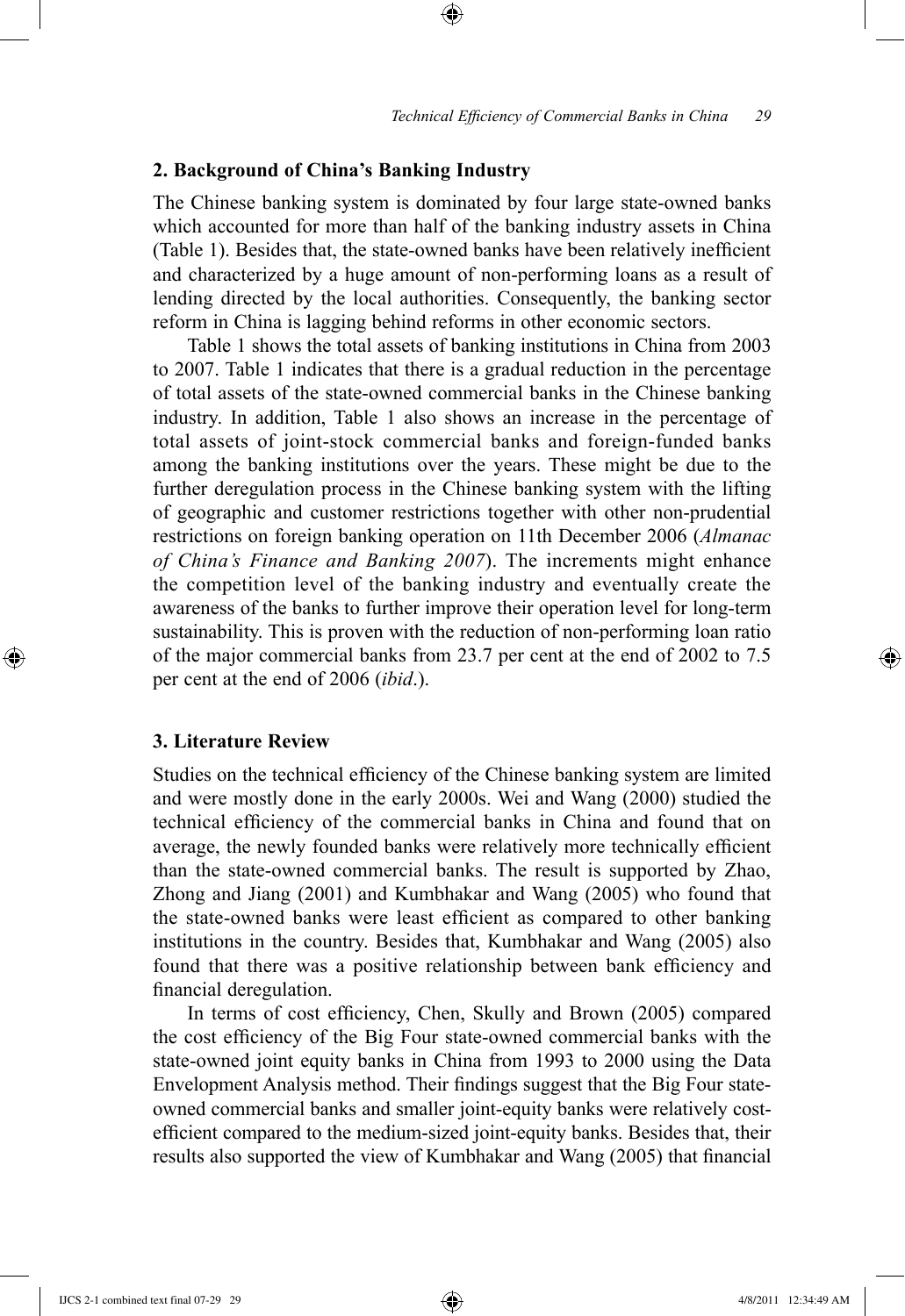$\overline{\phantom{a}}$ 

 $\bigoplus$ 

| 5.29<br>7.68<br>58.03<br>10.70<br>0.14<br>$\overline{\phantom{a}}$<br>$\frac{5}{6}$<br>29,598.6<br>384.8<br>21,247.0<br>160,511.7<br>14,621.7<br>1,468.3<br>$\mid$<br>Total<br>Urban credit cooperatives<br>Urban commercial banks<br>Rural cooperatives banks<br>State-owned commercial<br>Rural commercial banks<br>Joint stock commercial<br>Policy banks<br>banks<br>banks | 36,476.0<br>24,122.5<br>179,816.7<br>17,056.3<br>Total | 11.54<br>7.63<br>56.91<br>$\frac{5}{6}$ | 210,050.0<br>44,654.9<br>29,283.2<br>Total | 56.06<br>7.82<br>$\%$ |           |               |           |               |
|--------------------------------------------------------------------------------------------------------------------------------------------------------------------------------------------------------------------------------------------------------------------------------------------------------------------------------------------------------------------------------|--------------------------------------------------------|-----------------------------------------|--------------------------------------------|-----------------------|-----------|---------------|-----------|---------------|
|                                                                                                                                                                                                                                                                                                                                                                                |                                                        |                                         |                                            |                       | Total     | $\frac{5}{6}$ | Total     | $\frac{5}{6}$ |
|                                                                                                                                                                                                                                                                                                                                                                                |                                                        |                                         |                                            |                       | 34,732.3  | 7.90          | 42,781.0  | 8.13          |
|                                                                                                                                                                                                                                                                                                                                                                                |                                                        |                                         |                                            |                       | 242,363.5 | 55.15         | 280,070.9 | 53.25         |
|                                                                                                                                                                                                                                                                                                                                                                                |                                                        |                                         |                                            | 11.92                 | 54,445.9  | 12.39         | 72,494.0  | 13.78         |
|                                                                                                                                                                                                                                                                                                                                                                                |                                                        | 5.40                                    | 20,366.9                                   | 5.44                  | 25,937.9  | 5.90          | 33,404.8  | 6.35          |
|                                                                                                                                                                                                                                                                                                                                                                                | 565.4                                                  | 0.18                                    | 3,028.9                                    | 0.81                  | 5,038.1   | 1.15          | 6,096.7   | 16            |
|                                                                                                                                                                                                                                                                                                                                                                                | $\mid$                                                 | $\overline{1}$                          | 2,750.4                                    | 0.73                  | 4,653.6   | 1.06          | 6,459.8   | 1.23          |
|                                                                                                                                                                                                                                                                                                                                                                                | 1,786.8<br>0.53                                        | 0.57                                    | 2,032.7                                    | 0.54                  | 1,830.7   | 0.42          | 1,311.7   | 0.25          |
| 9.58<br>26,509.2<br>Rural credit cooperatives                                                                                                                                                                                                                                                                                                                                  | 30,767.0                                               | 9.74                                    | 31,426.7                                   | 8.39                  | 34,502.8  | 7.85          | 43,434.4  | 8.26          |
| 3.29<br>9,100.0<br>Non-bank financial<br>institutions                                                                                                                                                                                                                                                                                                                          | 8,726.8                                                | 2.76                                    | 10,161.9                                   | 2.71                  | 10,594.   | 2.41          | 9,717.0   | 1.85          |
| 3.25<br>8,984.4<br>Postal savings bank                                                                                                                                                                                                                                                                                                                                         | 10,849.6                                               | 3.43                                    | 13,786.8                                   | 3.68                  | 16,122.0  | 3.67          | 17,687.5  | 3.36          |
| 1.50<br>4,159.7<br>Foreign-funded banks                                                                                                                                                                                                                                                                                                                                        | 5,822.9                                                | 1.84                                    | 7,154.5                                    | 1.91                  | 9,278.7   | 2.11          | 12,524.7  | 2.38          |

Source: Almanac of Banking and Finance 2007. Source: *Almanac of Banking and Finance 2007*.

 $\bigoplus$ 

 $\bigoplus$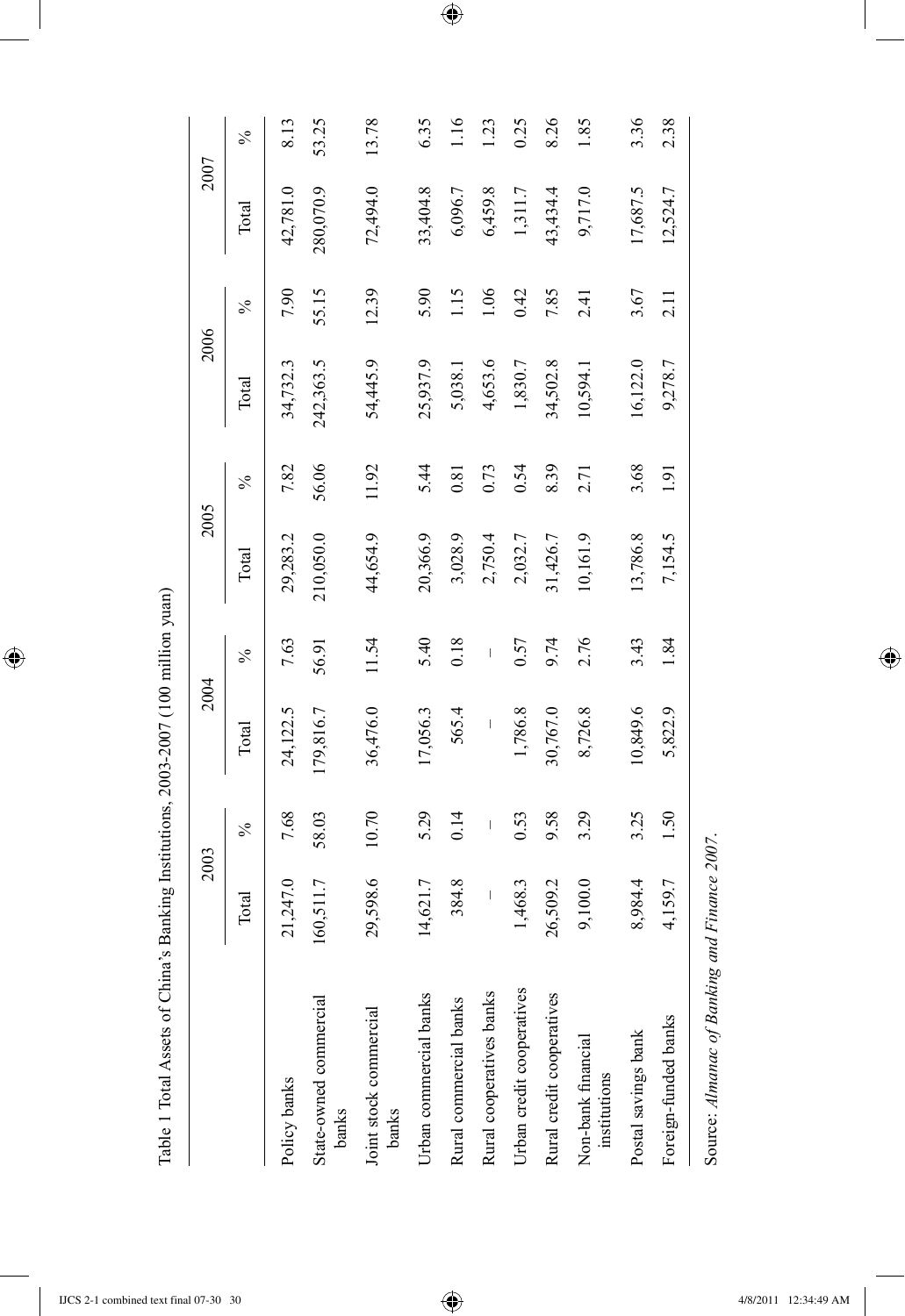deregulation contributed positively towards bank efficiency especially in the mid-1990s. Similar conclusion was also reached by Fu and Heffernan (2007) who found that cost efficiency of banks was higher during the first phase of bank reforms. However, Fu and Heffernan (2007) found that the jointequity banks were more cost-efficient than the Big Four state-owned banks. Furthermore, cost efficiency increased with the listing of banks' shares in the stock market.

⊕

Ariff and Can (2008) analyzed both cost and profit efficiency of Chinese commercial banks together with the influence of ownership type, size, risk profile, profitability and other key environmental variables on bank efficiency. Using data from 28 commercial banks in China from 1995 to 2004 and employing the DEA techniques, they suggested that Chinese banks were relatively cost-efficient than profit-efficient. Their results were consistent with the findings of Fu and Heffernan (2007) which found the joint-stock banks to be more efficient in both cost and profit as compared to the state-owned banks. This might be due to the fact that joint-equity banks were characterized by better asset quality as compared to the state-owned commercial banks (Yao, Han and Feng, 2008). They also found that the least cost- and profitefficient banks were more risky, incurred higher operating costs and had more subsidized capital. Fee-based activities were found to have enhanced the efficiency level of the commercial banks in China.

Next, Hu, Su and Chen (2008) examined the cost efficiency of China's nationwide banks by taking into account the effects of the environmental variables. By manipulating the DEA techniques in the estimation of efficiency scores, they found that there was no significant difference of cost efficiency across the banks. They found that nationwide joint-equity commercial banks exhibited higher technical and scale efficiency as compared to the state-owned banks. Their results suggest that the banks' efficiency has declined after the WTO accession and the Asian Financial Crisis in 1997.

Majid, Zulkhibri and Fadzlan (2008) studied the relationship between the efficiency level of China's banking sector and share price performance from 1997 to 2006. The results suggest that ownership structures contributed to the different levels of technical and scale efficiency of commercial banks in China. Besides that, the bank efficiency level depended on bank management quality, size, and bank's diversification towards non-interest income. This is consistent with the findings of Ariff and Can (2008) that fee-based income activities increased the efficiency level of the commercial banks. In addition, the changes in stock return were found to be influenced by the banks' technical efficiency level.

A recent study by Berger, Hasan and Zhao (2009) compared the cost and profit efficiency of the banks in China in relation to different types of ownership structures. By employing data from 38 commercial banks operating

⊕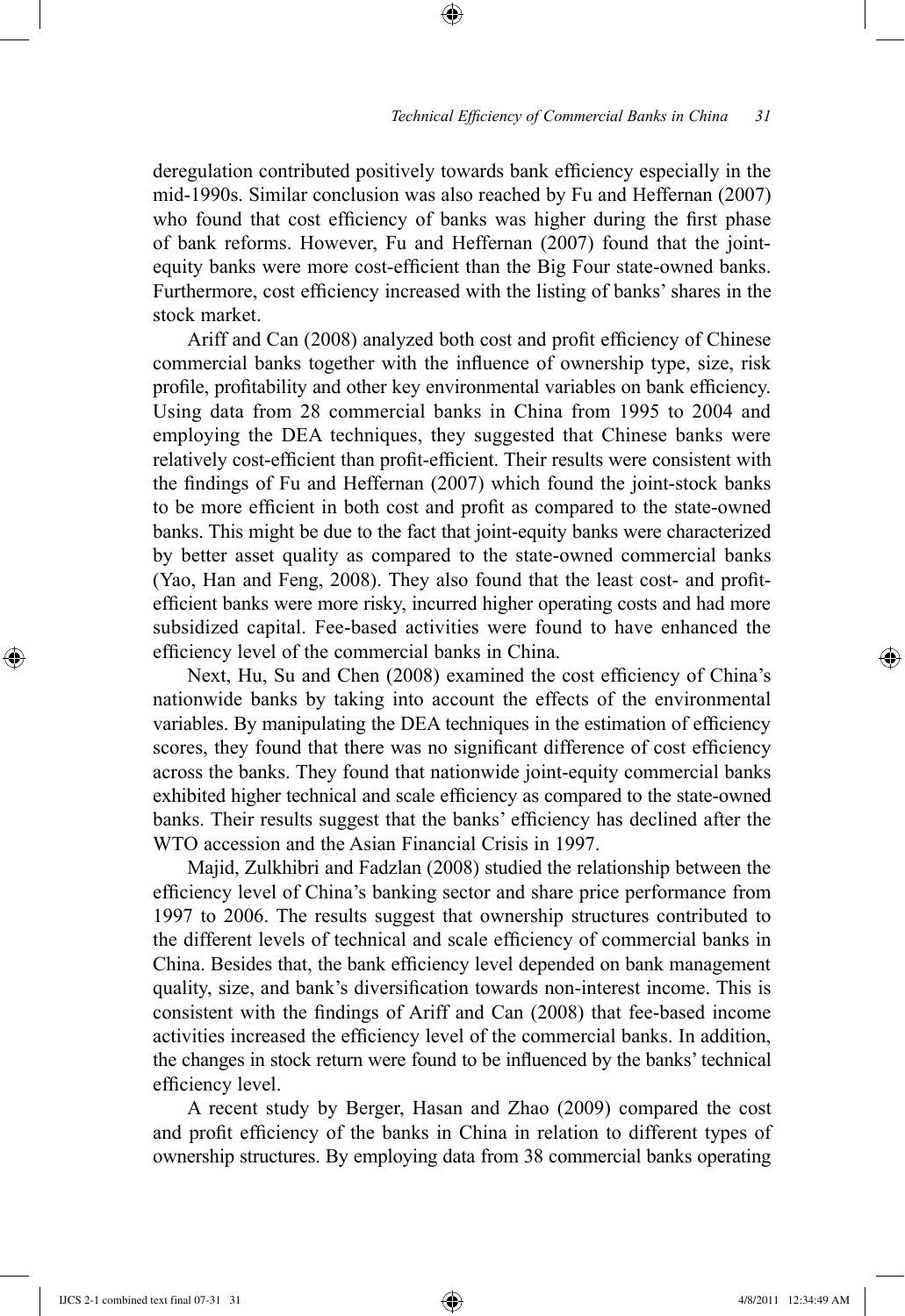in China from 1994 to 2003, they found that foreign banks were more efficient in both cost and profit and this was followed by private domestic banks. Besides that, their results also found that financial reforms which reduced the state-ownership of banks and increased the role of foreign banking had contributed positively towards the increase in the efficiency level of all the banks in China. Even though the state-owned banks were found to be highly cost-efficient, the results suggest that the banks were less effective in their lending activities. Berger, Hasan and Zhao (2009) highlighted that the banks were practicing skimping behaviour in lending which resulted in a huge amount of non-performing loans in the state-owned banks which contributed to lower revenues.

⊕

## **4. Methodology**

⊕

This study employs the Data Envelopment Analysis (DEA) to estimate the technical efficiency scores of the commercial banks in China. Besides that, the study further decomposes technical efficiency into pure technical and scale efficiency in order to locate the source of inefficiency. DEA was first introduced by Charnes, Cooper and Rhodes (1978), based on the concept of Pareto efficiency. It is a mathematical approach that is used to develop the production frontier to estimate the efficiency of a particular firm (Casu and Molyneux, 2003). The most efficient banks are said to operate on the frontier and banks below the frontier are considered to be relatively inefficient as compared to the benchmark banks. The main advantage of DEA as compared to the econometric approach is that it does not require *a priori* functional specification of the unknown technology (Fukuyama, 1993; Favero and Papi, 1995).

Banker, Charnes and Cooper (1984) further revised the DEA model and introduced the BCC model which allows for further decomposition of technical efficiency into pure technical and scale efficiency. This study manipulates the input-oriented BCC model with the assumption that a bank chooses to minimize the factors of production given the output level. Equation (1) shows the BCC model for technical efficiency:

$$
\theta^* = \min \theta
$$
  
\nsubject to  
\n
$$
\sum_{j=1}^{n} \lambda_j x_{ij} \leq \theta x_{io} \quad i = 1, 2, ..., m
$$
  
\n
$$
\sum_{j=1}^{n} \lambda_j y_{ij} \leq y_{ro} \quad r = 1, 2, ..., s
$$
  
\n
$$
\sum_{j=1}^{n} \lambda_j = 1
$$
  
\n
$$
\lambda_j \geq 0 \quad j = 1, 2, ..., n
$$
\n(1)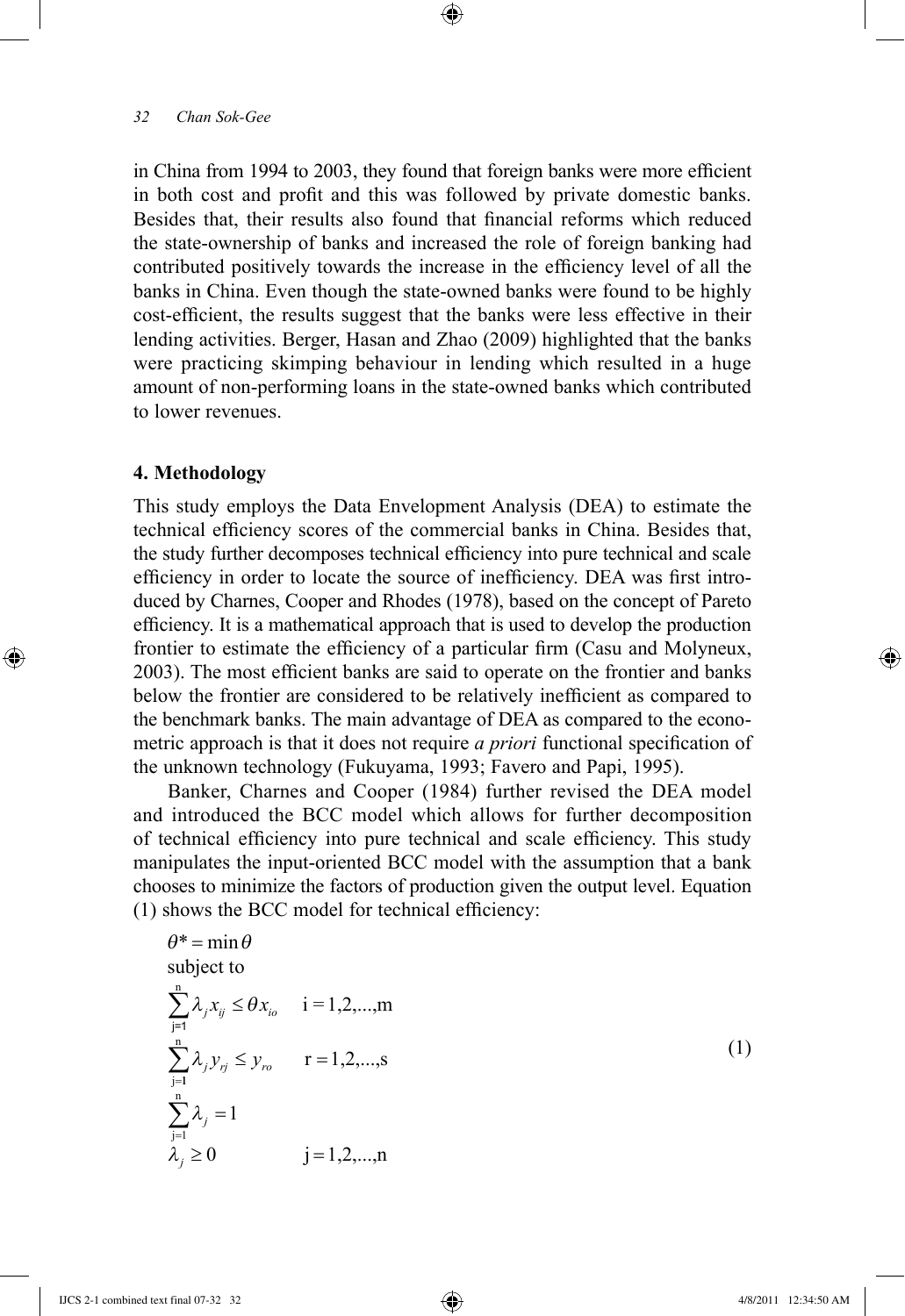where  $\text{DMU}_0$  represents one of the *n* DMUs under evaluation, and *x* and *y* are the *i*th input and *r*th output for  $\text{DMU}_0$ , respectively.  $\lambda$  are unknown weights, and  $j = 1, 2, \ldots$  *n* represents the number of DMUs. The optimal value of  $\theta^*$ represents the distance of the banks from the efficient frontier. Therefore, the most technically efficient banks are said to have  $\theta^* = 1$  and the inefficient banks will have a  $\theta^*$  < 1.

⊕

The sample of this study consists of the selected commercial banks in China from 2001 to 2007. Therefore, the study focuses on the technical efficiency of commercial banks in China after China entered the WTO.

This study employs the intermediation approach by treating bank deposits as an input for the production of financial outputs. It focuses on the traditional banking activities conducted by commercial banks in China, namely the efficiency of the banks in deposit-taking and lending activities. Therefore, the banks' outputs employed in this study are total loans and total investments. The input vectors employed in this study consist of other non-interest expenses, fixed capital and total deposits. Other non-interest expenses are used as a proxy for personnel costs due to the unavailability of personnel costs in the financial statements of the China's commercial banks. Fixed capital is used as the input for capital. Finally, total deposits are used to represent the financial inputs that produce financial outputs. All the data in the analysis are obtained from the banks' annual reports which can be downloaded from IBCA Bankscope. All outputs and input vectors are in USD million.

# **5. Results and Discussion**

⊕

The technical efficiency of commercial banks in China is estimated based on the BCC model and further decomposed into pure technical and scale efficiency. Table 2 presents the summary statistics of the technical, pure technical and scale efficiency of the commercial banks in China estimated from 2001 to 2007.

|                           | Technical<br>Efficiency | <b>Pure Technical</b><br>Efficiency | Scale<br>Efficiency |
|---------------------------|-------------------------|-------------------------------------|---------------------|
| Mean                      | 0.3142                  | 0.3789                              | 0.8652              |
| <b>Standard Deviation</b> | 0.2281                  | 0.2660                              | 0.1585              |
| Minimum                   | 0.0810                  | 0.0950                              | 0.1700              |
| Maximum                   | 1.0000                  | 1.0000                              | 1.0000              |
|                           |                         |                                     |                     |

Table 2 Overall Technical, Pure Technical and Scale Efficiency of Commercial Banks in China, 2001-2007

↔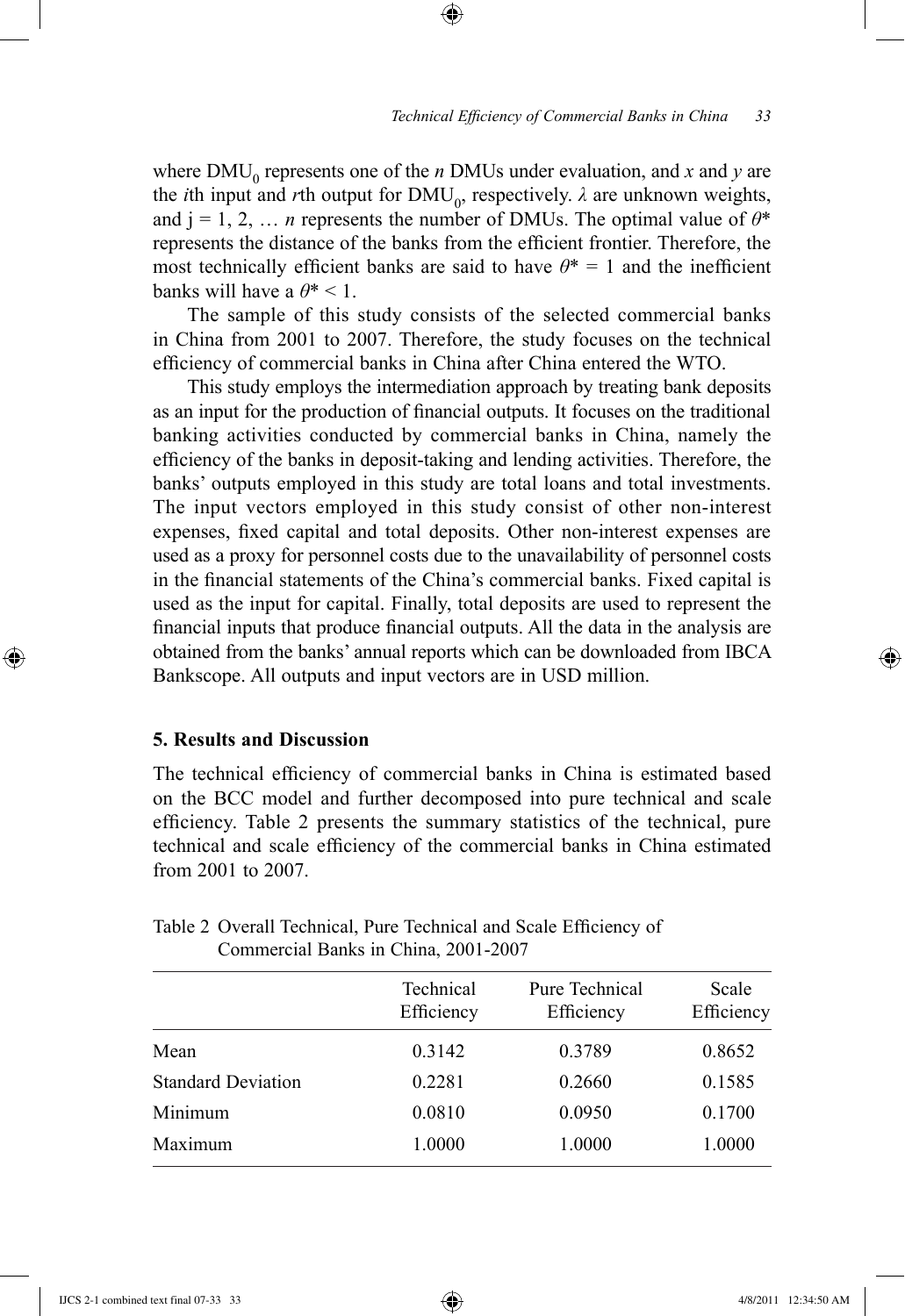Based on the results in Table 2, commercial banks in China are found to be relatively technically inefficient with a reported average efficiency score of 31.42 per cent. This means that commercial banks in China could further reduce their factor of production by 68.58 per cent by maintaining the same output level. Besides that, the reported standard deviation of 0.2281 shows that there is a large dispersion in terms of technical efficiency among the commercial banks in China from 2001 to 2007.

⊕

Based on the decomposition of technical efficiency into pure technical and scale efficiency, the results show that the major sources of banks efficiency come from scale efficiency with an average efficiency score of 86.52 per cent. This means that banks' efficiency level increases with the scale of operation. A relatively low pure technical efficiency score suggests that commercial banks are pure technically inefficient and faced with misallocation of inputs and outputs in banking operation.

Next, the detailed analysis of technical efficiency according to the types of ownership is presented in Table 3. The average scores of technical, pure technical and scale efficiency of commercial banks in China are further divided into state-, foreign- and private-owned commercial banks.

Results from Table 3 indicate that foreign-owned commercial banks are relatively technically efficient and this is followed by the state-owned banks and finally the private-owned commercial banks. The results hold for the period from 2001 to 2007. Generally, foreign-owned commercial banks reported a higher average pure technical and scale efficiency score as compared to the state-owned banks and private-owned commercial banks in China.

The private-owned commercial banks are relatively least efficient and this is mainly resulted from pure technical inefficiency. This means that private-owned commercial banks in China experienced misallocation of resources between the inputs and outputs. Therefore, the bank management should re-evaluate their management strategies to further improve the banking operations.

Besides that, Table 3 also shows that the state-owned and domestic private-owned commercial banks in China experienced a reduction in technical efficiency during the period from 2001 to 2002. The state-owned commercial banks experienced a reduction in technical efficiency of about 6.44 per cent but started to increase back in the subsequent years.

On the other hand, the foreign-owned banks' technical efficiency increased by 7.70 per cent during the period from 2001 to 2002. However, the reduction in technical efficiency can be seen in the period from 2003 to 2006. Relatively low technical efficiency is found to be a result of lower pure technical efficiency scores in these years due to the mismatch in the production mix. This situation might be due to the further deregulation by

IJCS 2-1 combined text final 07-34 34 4/8/2011 12:34:50 AM

⊕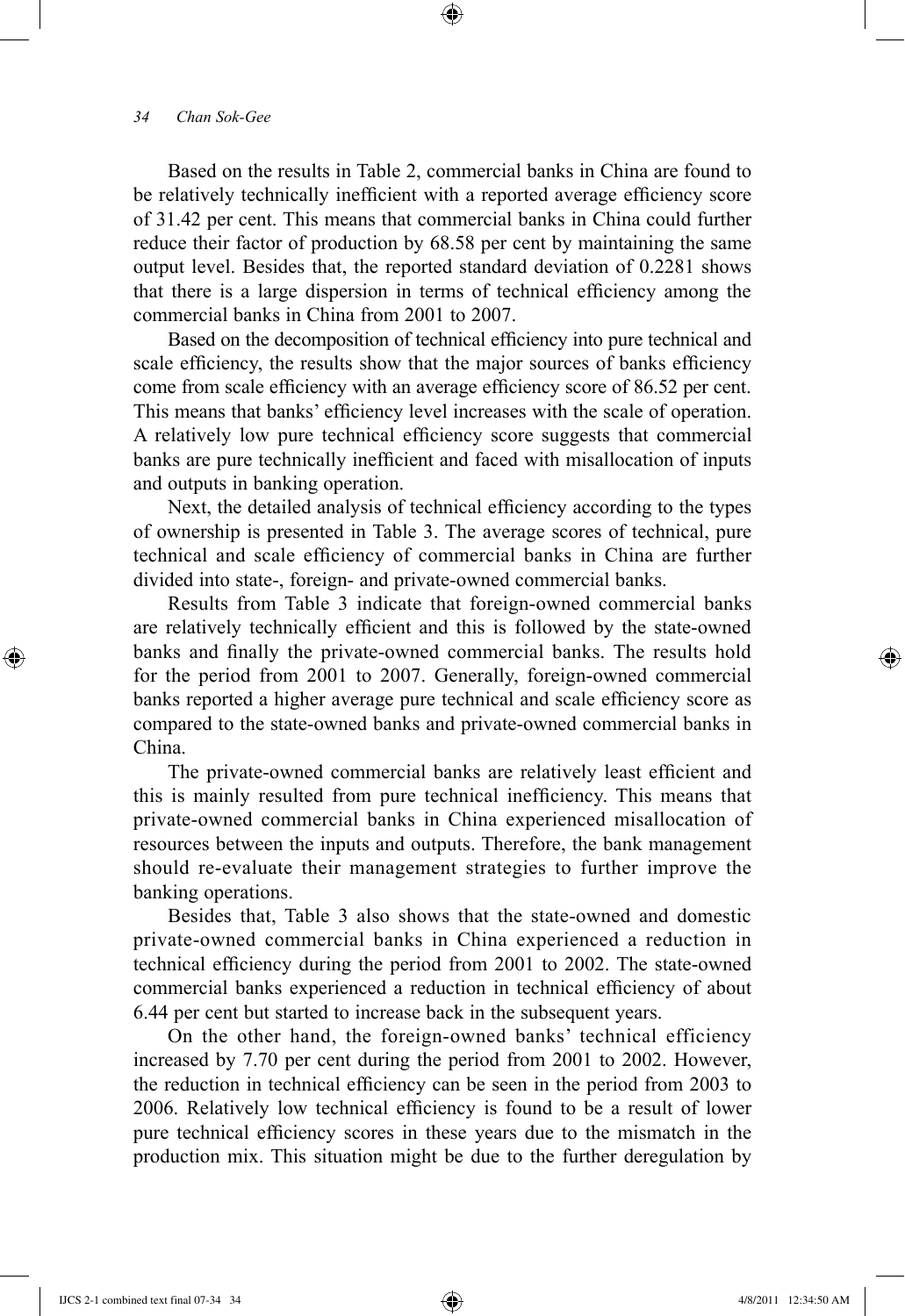|             | 2001                             | 2002   | 2003   | 2004                      | 2005   | 2006   | 2007   |
|-------------|----------------------------------|--------|--------|---------------------------|--------|--------|--------|
|             |                                  |        |        | Technical Efficiency      |        |        |        |
| State-owned | 0.3753                           | 0.3109 | 0.3188 | 0.3323                    | 0.3824 | 0.3551 | 0.4452 |
| Foreign     | 138<br>$\widetilde{\mathcal{S}}$ | 0.5908 | 0.5108 | 0.4260                    | 0.3912 | 0.4072 | 0.5569 |
| Private     | .738<br>0.2                      | 0.2727 | 0.2788 | 0.2831                    | 0.2837 | 0.2788 | 0.3104 |
|             |                                  |        |        | Pure Technical Efficiency |        |        |        |
| State-owned | 0.5757                           | 0.4393 | 0.4543 | 0.4936                    | 0.6065 | 0.5918 | 0.7163 |
| Foreign     | 808<br>$\sim 0$                  | 0.6625 | 0.6712 | 0.5309                    | 0.4279 | 0.4317 | 0.6171 |
| Private     | 0.3140                           | 0.3253 | 0.3246 | 0.3240                    | 0.3226 | 0.3201 | 0.3592 |
|             |                                  |        |        | Scale Efficiency          |        |        |        |
| State-owned | 0.6710                           | 0.7737 | 0.7525 | 0.7241                    | 0.6801 | 0.6858 | 0.6572 |
| Foreign     | 0.8258                           | 0.8565 | 0.7840 | 0.8040                    | 0.8966 | 0.9306 | 0.9011 |
| Private     | :809<br>$\overline{0.8}$         | 0.8922 | 0.8964 | 0.9010                    | 0.8945 | 0.8741 | 0.8845 |

 $\bigoplus$ 

 $\overline{\phantom{a}}$ 

 $\bigoplus$ 

I

 $\bigoplus$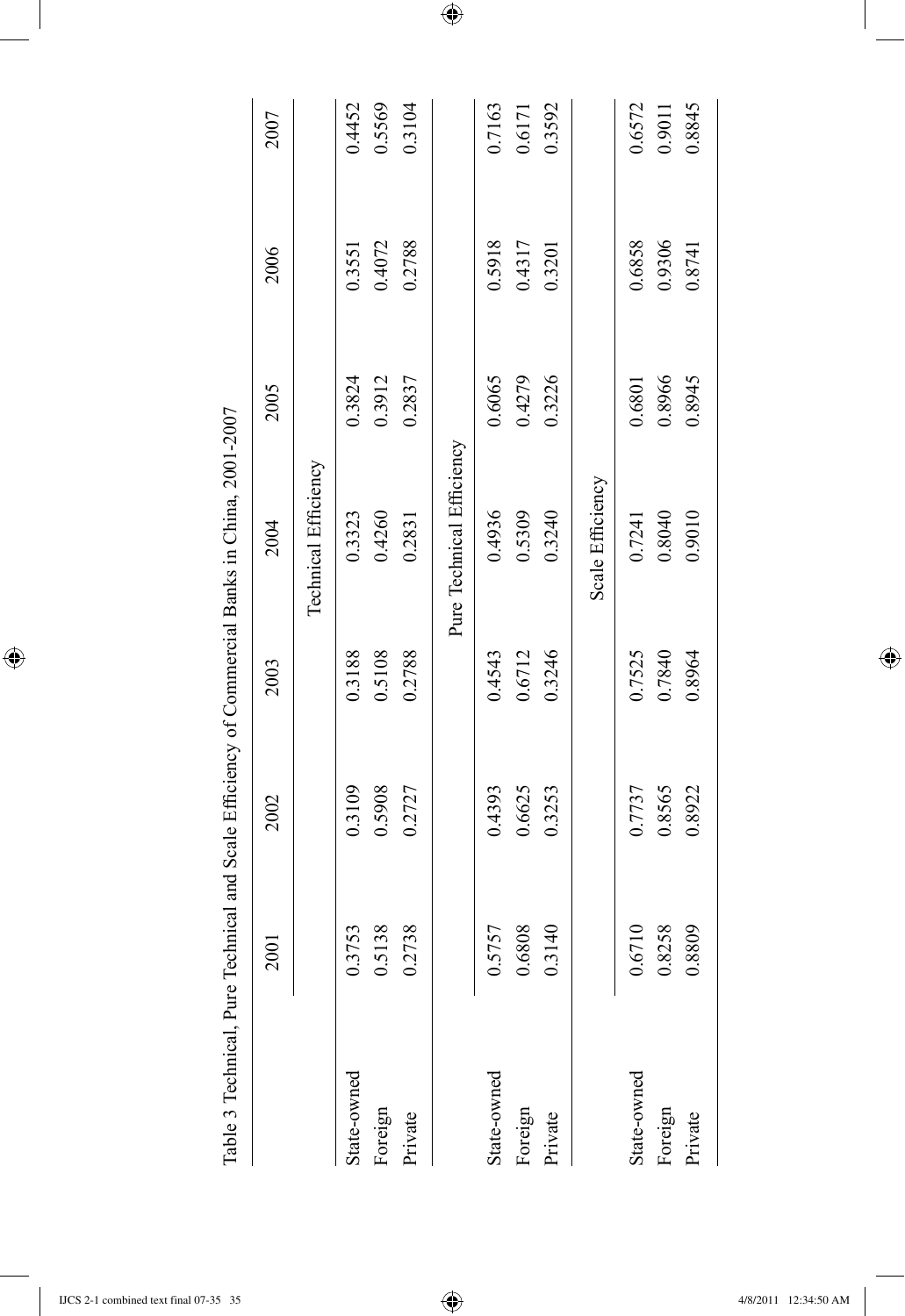China's government that had encouraged more foreign banks to set up their subsidiaries and branches in the country. When the foreign banks expand their businesses, it will inevitably result in higher operating costs to employ more factors of production in their expansion process and thus, a reduction in technical efficiency in the short-run is unavoidable. In year 2007, it can be seen that the foreign-owned banks' technical efficiency improved by 14.97 per cent.

⊕

## **6. Conclusions**

⊕

This study has examined the technical efficiency of commercial banks in China during the period from 2001 to 2007 by employing a non-parametric approach, namely, the Data Envelopment Analysis.

The results show that the commercial banks in China on average are relatively technically inefficient. This might be due to the underdeveloped banking system in the country and as highlighted by Berger, Hasan and Zhao (2009), China's legal and financial systems are not well-developed and not up to the standard of most developing nations.

In addition, the decomposition of technical efficiency into pure technical and scale efficiency shows that on average, the commercial banks in China are having problem in the allocation of resources between their inputs and outputs mix. This is especially true in the case of the private-owned commercial banks. The results here are consistent with the findings of Hu, Su and Chen (2008) that the private-owned joint-equity commercial banks are relatively pure technically inefficient. The misallocation of resources of commercial banking in China might be a result of management complacency in the banking operation because of less intense competition in China's banking industry. Therefore, the opening-up to foreign banking by the authorities might contribute to a more healthy and competitive environment.

A significant reduction in technical efficiency is found in the case of the foreign-owned commercial banks during the period from 2003 to 2006 with the source of inefficiency being pure technical inefficiency. The deregulation of China's banking system has encouraged foreign banks to set up their subsidiaries and branches in the country and thus, it has inevitably resulted in higher operation costs for employing more factors of production in their expansion process. Hence, a reduction in technical efficiency in the short-run cannot be avoided. Nevertheless, technical efficiency of the foreign-owned banks improved by 14.97 per cent in the year 2007. This clearly indicates that foreign-owned banks have gained from operational efficiency after having successfully established their banking operation in China.

Finally, the results of this study are consistent with the existing literature including Zhao, Zhong and Jiang (2001), Kumbhakar and Wang (2005) and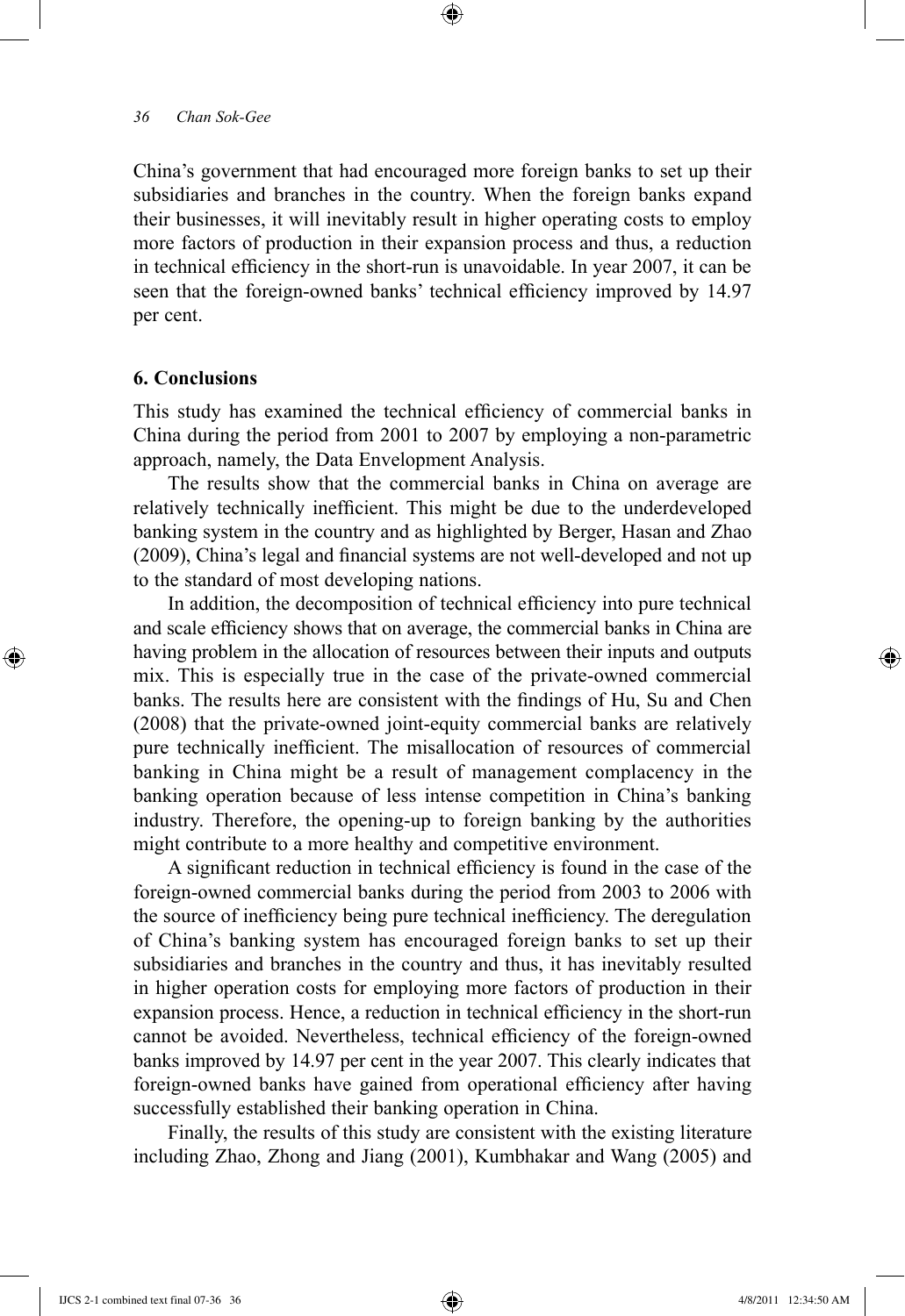Hu, Su and Chen (2008), in which the foreign-owned commercial banks are found to be relatively technically efficient as compared to the state-owned banks. As stated by Majid, Zulkhibri and Fadzlan (2008), differences in ownership structures contribute to the different levels of technical and scale efficiency of commercial banks in China. Besides that, the results also show that financial deregulation and China's entry into WTO did benefit commercial banking in China as well as provide opportunities for the foreign investors to expand their banking business in China.

⊕

## **Note**

Dr Chan Sok-Gee 陳淑儀 is a Senior Lecturer at the Institute of China Studies, University of Malaya, Malaysia. <*Email: sokgee@um.edu.my, sokgee@yahoo. com*>

### **References**

⊕

- Ariff, M. and L. Can (2008), "Cost and Profit Efficiency of Chinese Banks: A Nonparametric Analysis", *China Economic Review*, Vol. 19, pp. 260-273.
- Banker, R.D., A. Charnes and W.W. Cooper (1984), "Some Models for Estimating Technical and Scale Inefficiencies in Data Envelopment Analysis", *Management Science*, Vol. 30, pp. 1078-1092.
- Berger, A.N., I. Hasan and M. Zhao (2009), "Bank Ownership and Efficiency in China: What Will Happen in the World's Largest Nation?", *Journal of Banking & Finance*, Vol. 33, pp. 113-130.
- Casu, B. and P. Molyneux (2003), "A Comparative Study of Efficiency in European Banking", *Applied Economics*, Vol. 35, pp. 1865-1876.
- Charnes, A., W.W. Cooper and E. Rhodes (1978), "Measuring the Efficiency of Decision Making Units", *European Journal of Operational Research*, Vol. 2, pp. 429-444.
- Chen, X., M. Skully and K. Brown (2005), "Banking Efficiency in China: Application of DEA to Pre- and Post-deregulation Eras: 1993-2000", *China Economic Review*, Vol.16, pp. 229-245.
- China Finance Society (2007), *Almanac of China's Finance and Banking*, Beijing: China Financial Publishing House.
- Cull, R. and L. C. Xu (2005), "Institutions, Ownership, and Finance: The Determinants of Profit Reinvestment among Chinese Firms", *Journal of Financial Economics*, Vol. 77, pp. 117-146.
- Favero, C.A. and L. Papi (1995), "Technical Efficiency and Scale Efficiency in the Italian Banking Sector: A Nonparametric Approach", *Applied Economics*, Vol. 27, pp. 385-395.
- Fu, X. and S. Heffernan (2007), "Cost X-efficiency in China's Banking Sector", *China Economic Review*, Vol. 18, pp. 35-53.
- Fukuyama, H. (1993), "Technical and Scale Efficiency of Japanese Commercial Banks: A Nonparametric Approach", *Applied Economics*, Vol. 25, pp. 1101-1112.